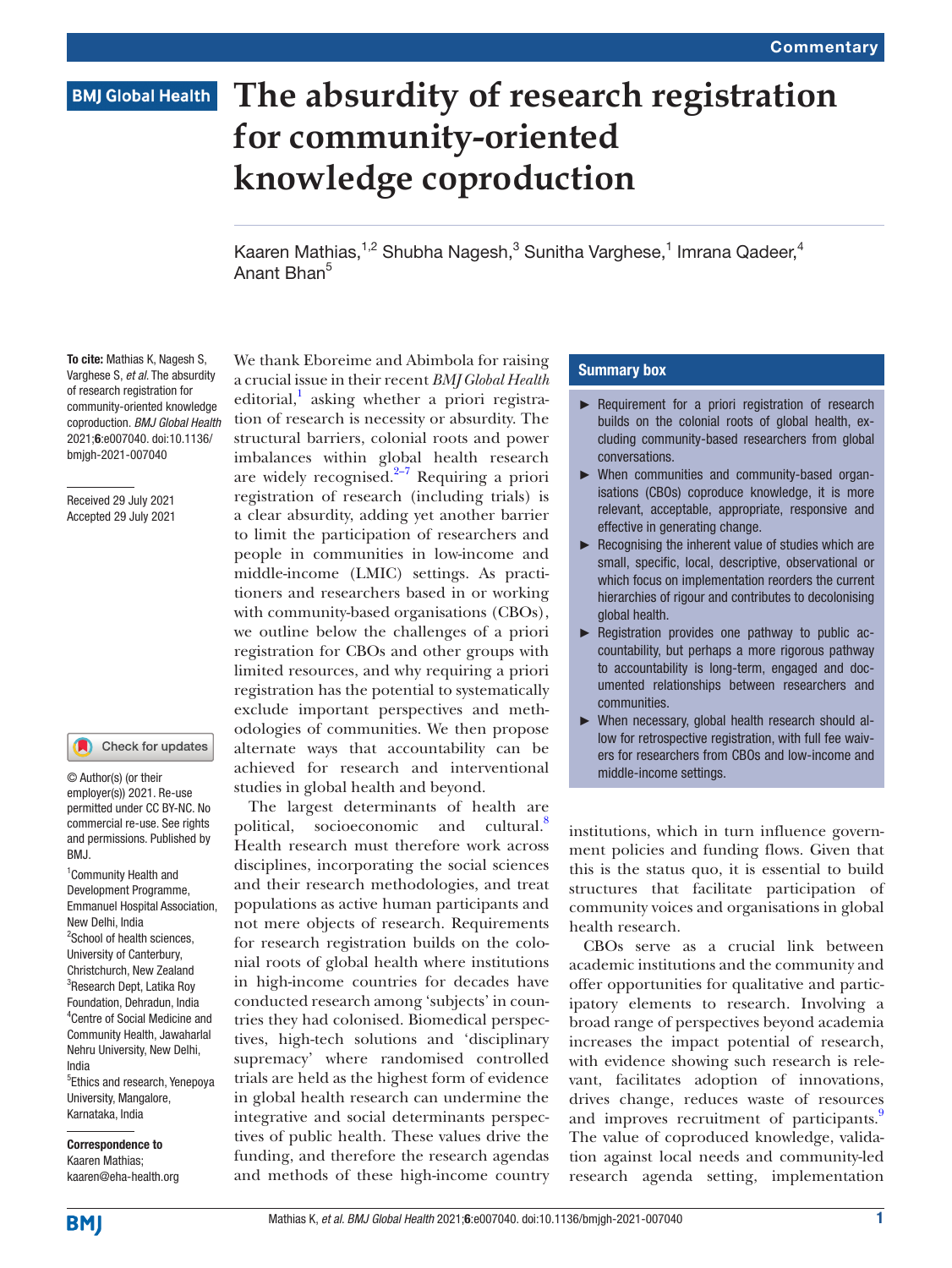## Box 1 Case study of CBO attempts to retrospectively register a public health intervention trial

<span id="page-1-0"></span>In a recent example, one of us conducted research within the communities where we work. The research examined mental health outcomes among 297 people with psychosocial disability, following them over 2 years. While this study had received no research grant, we had completed ethics approval and implemented a 'real-world' intervention that had a core, with bespoke adaptation on the periphery for different contexts and needs of clients. Friends with experience in research and analysis from Indian academia, as well as in highincome countries gave their time pro bono to support data analysis and writing. However, when the paper was complete, we were unable to submit to numerous journals for publication due to the requirement for priori trial registration, something we had not heard or thought of for a community-based non-pharmaceutical study at the project's inception.

We wrote to five journal editors requesting that they waive this requirement, as this was a study developed and conducted by grassroots researchers. However, journal editors either declined to respond or stated that this was the journal policy. Eventually, we sought and found a registry that permitted retrospective registration, but the cost for this was GBP400, which would pay for 4months of salary for one of our community health workers. Ethically, we felt that these funds were better used to keep a trained team member employed and we did not retrospectively register this study. This study was eventually accepted for publication by the open access peer-reviewed journal *[International Journal of Health Policy and](https://www.ijhpm.com/)  [Management](https://www.ijhpm.com/)*, which is based in the Global South which to date does not charge an article processing fee.<sup>12</sup>

and translation has been identified over and over in diverse low-income and high-income settings; $5^{10}$  11 it is commended by ethics guidelines and experts, and often required by funders.<sup>[12](#page-2-5)</sup>

As researchers and practitioners working primarily with organisations that are not tertiary academic institutions, but who publish in peer-reviewed academic journals, we have faced several challenges which are illustrated in the case study in [box](#page-1-0) 1. These are as follows:

First, CBOs often lack the resources (human and financial) which are typically available to tertiary institutions and linked research grants. While many non-profits and CBOs obtain ethics approval, and document their programmes attentively, observational learning and real-world community-level interventions are often not registered a priori in the way required for clinical trials. Registration for such studies retrospectively is difficult, expensive, time-consuming and unnecessary. Given the power imbalances within global health research, $2-5$ which mean that LMIC researchers are greatly underrepresented as authors, why add one more barrier? Academic conventions purporting to promote accountability can further limit communities and CBOs from joining the global conversation.<sup>[7](#page-2-6)</sup> While prior registration for clinical (not public health) trials may be required, registries which include global health research should allow for retrospective registration on the basis of a valid

rationale for such registration being provided, with full fee waivers for authors from CBOs and LMICs.

Second, CBOs conduct 'real-world' research that seek to be contextually and culturally relevant, responding to community priorities and ongoing learning. Yet the biomedical evidence ladder (which continues to be dominant in global health) values large multisite and quantitative studies instead, even though they often oversimplify complex realities.<sup>7</sup> <sup>13</sup> The COVID-19 pandemic has underlined many evidence-gaps that were broad and complex and could not be addressed with population–intervention–comparison–outcome type questions.<sup>14</sup> Recognising the value of studies which are small, specific, local, descriptive, observational or which focus on process and implementation (ie, studies that are less positivist) can reorder the current unbalanced hierarchies of rigour and contribute to decolonising global health. Recognising their value will also lead to including such evidence in conventional policy discourse rather than relegating them to CBO reports or grey literature. Training in research methods should include content on the value of textured community-based and communityoriented studies, especially those by CBOs. Their peculiarities must be flagged and explained. This does not take away the need to focus on scientific and ethical issues involved in the design and the need to have oversight mechanisms (including from the community). In addition, the role of independent ethics review and oversight needs to be recognised, as observed in the past three decades which has seen widespread adoption of ethics review and consent requirements.

Third, there are multiple ways for researchers to be held accountable. While trial registration offers one type of public accountability, long-term relationships with communities and 'experts by experience' groups have required us in our research to hold ourselves to a perhaps more exacting form of accountability. In frequent dialogue with community advisory groups and leaders, we discuss our research questions, methods and findings. With engaged and non-hierarchical discussions and relationships, a community can assess whether research questions are relevant, whether research funding is used appropriately, whether findings of studies are shared with participants and affected groups and whether this leads to changes in government policy and services. Rather than requiring trial registration in global health, perhaps we should follow the examples set by indigenous health researchers where the requirement is for researchers to document long-term, accountable relationships between researchers and the communities being 'researched' as best-practice?<sup>15</sup>

Now more than ever, global health research needs clarity, planning, transparency, community-responsiveness and ethics. Decolonising global health requires us to review the ways that research is conducted and disseminated so that the priorities of communities, knowledge users and other actors in low-income settings are elevated. To be relevant, holistic and representative, global health